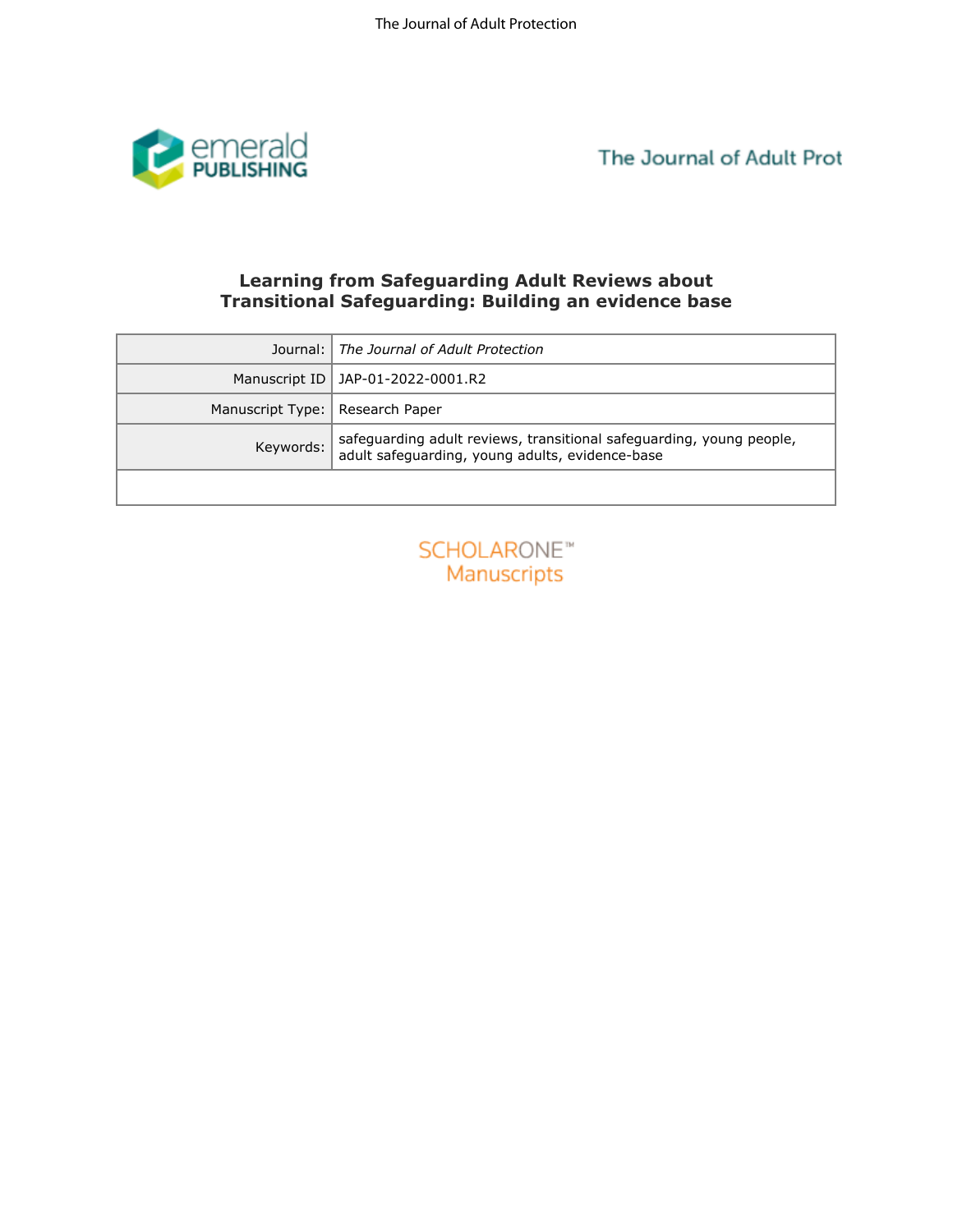**Learning from Safeguarding Adult Reviews about Transitional Safeguarding: Building an evidence base** 

#### **Abstract**

### Purpose of paper:

The purpose of this paper is to set out the evidence base to date for Transitional Safeguarding in order to support authors of Safeguarding Adult Reviews (SARs) where Transitional Safeguarding is a key theme in the review.

#### Design/methodology/approach:

The paper draws on key evidence from several published sources about Transitional Safeguarding in England. This evidence is presented in the paper as a framework for analysis to support SAR authors. It follows the same four domain framework used in other adult safeguarding reviews: direct work with individuals; team around the person; organisational support for team members; and governance. This framework was then applied to two SARs written by two of the article's authors.

#### Findings:

ie of paper:<br>
roose of this paper is to set out the evidence base to date for Transitional Safeguardin<br>
o suppor authors of Safeguarding Adult Reviews (SARs) where Transitional Safeguardin<br>
one in the review.<br>
/methodology The framework for analysis for Transitional Safeguarding SARs was applied as part of the methodology of two separate SARs regarding three young people. Key reflections from applying the framework to both SARs are identified and discussed. These included: providing an effective framework for analysis which all participants could utilise; and a contribution for developing knowledge. Whilst many issues arising for safeguarding young people are similar to those for other adults, there are some unique features. The ways in which the gaps between children and adults systems play out through inter-agency and multi-professional working, as well as how 'lifestyle choices' of young people are understood and interpreted are key issues.

#### Practical Implications:

This paper presents an evidence base regarding Transitional Safeguarding for SAR authors who are tasked with completing a SAR where Transitional Safeguarding is a key theme.

#### Originality and value:

The paper draws together key literature and evidence about Transitional Safeguarding practice with young people. It argues that this framework for analysis provides SAR authors with a useful tool to support their analysis in this complex area of practice.

**Key words**: Safeguarding Adult Reviews; Transitional Safeguarding; Adult Safeguarding; Young People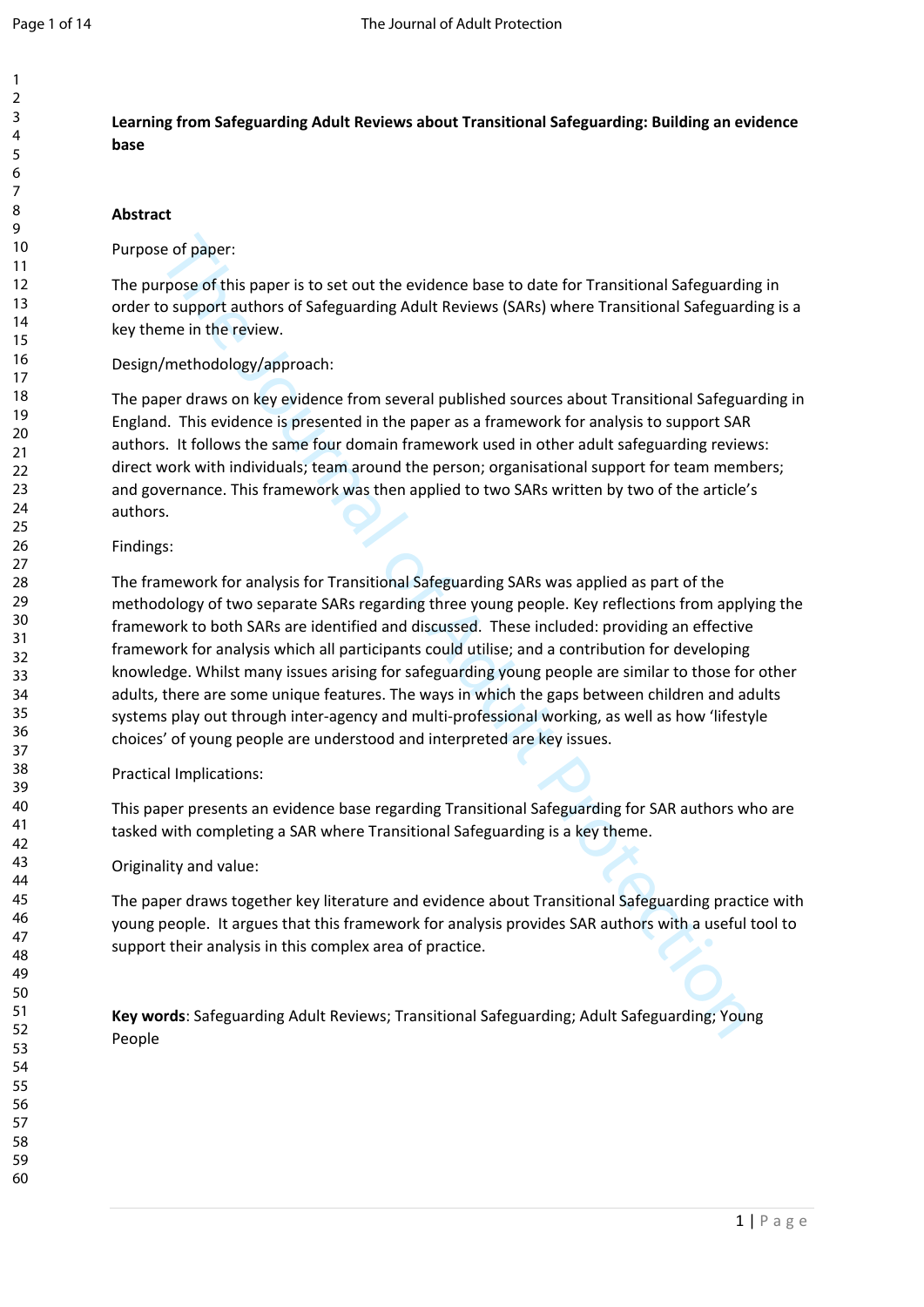## **Introduction**

This paper presents an evidence base about Transitional Safeguarding in England that draws together key publications and literature published since 2018. The purpose of presenting this evidence is to support its use as a framework for analysis by authors undertaking Safeguarding Adult Reviews. Transitional Safeguarding is an emerging area of practice that recognises the gap that exists between the binary notions of "childhood" and "adulthood" within existing safeguarding systems. This gap is particularly pertinent when analysing the deaths of young adults who meet the criteria for Safeguarding Adult Reviews. Best practice when undertaking a SAR indicates use of relevant evidence regarding areas of abuse and the nature of the circumstances of the individual (SCIE and RiP, 2022). This assists authors in ensuring that their analysis of the factors contributing to poor safeguarding practice are identified and scrutinised so that relevant learning emerges to inform recommendations for improvements to practice.

## **Context and background to Transitional Safeguarding**

en the binary notions of "childhood" and "adulthood" within existing safeguarding system is particularly pertinent when analysing the deaths of young adults who meet the crose paradical protest in the analysing the deaths According to Holmes and Smale (2018), Transitional Safeguarding is, "an approach to safeguarding adolescents and young adults fluidly across developmental stages, which builds on the best available evidence, learns from both children's and adult safeguarding practice and which prepares young people for their adult lives" (Holmes and Smale, 2018, p. 3). Transitional Safeguarding is not a prescribed model, rather it is an overarching approach underpinned by key principles of participation, using best evidence, acknowledging equalities and diversity issues, and is designed to be responsive to local circumstances. Transitional Safeguarding provides a language to describe a complex area of practice concerned with the specific safeguarding needs of young people, which is contextual/ecological, developmental and relational (Holmes, 2022) The current 'cliff-edge' between children's and adults social services in England at eighteen years of age, means that young people are not always supported effectively. This results in unmet needs and often costlier later intervention, as those young people, where support ends at eighteen, are too often located within criminal justice, homeless, substance misusing and/or mental health populations (Cocker et al., 2021b). This appears to be one of the reasons why SARs are written about them, as unfortunately some young people die or take their own lives due to safeguarding risks not being understood and addressed at this time in their lives. There are also a range of complex practice issues involved which mean that inter-agency and partnership working are sometimes lacking.

Transitional Safeguarding covers more than the safeguarding risks for young people known to social services who need care and support provided when they are young adults. There are other groups of young people at risk of abuse, neglect and exploitation whose needs have not been traditionally addressed by adult safeguarding services (Cocker et al., 2021b) and it is these systems issues relating to the transition points – or gaps – that need addressing, including between the safeguarding system/s, the justice system/s, and health system/s including mental health (Holmes 2022). As such, it is a term intended to denote 'boundary-spanning': working collaboratively and creatively across institutional borders in order to tackle complex issues.

### **Safeguarding Adult Reviews**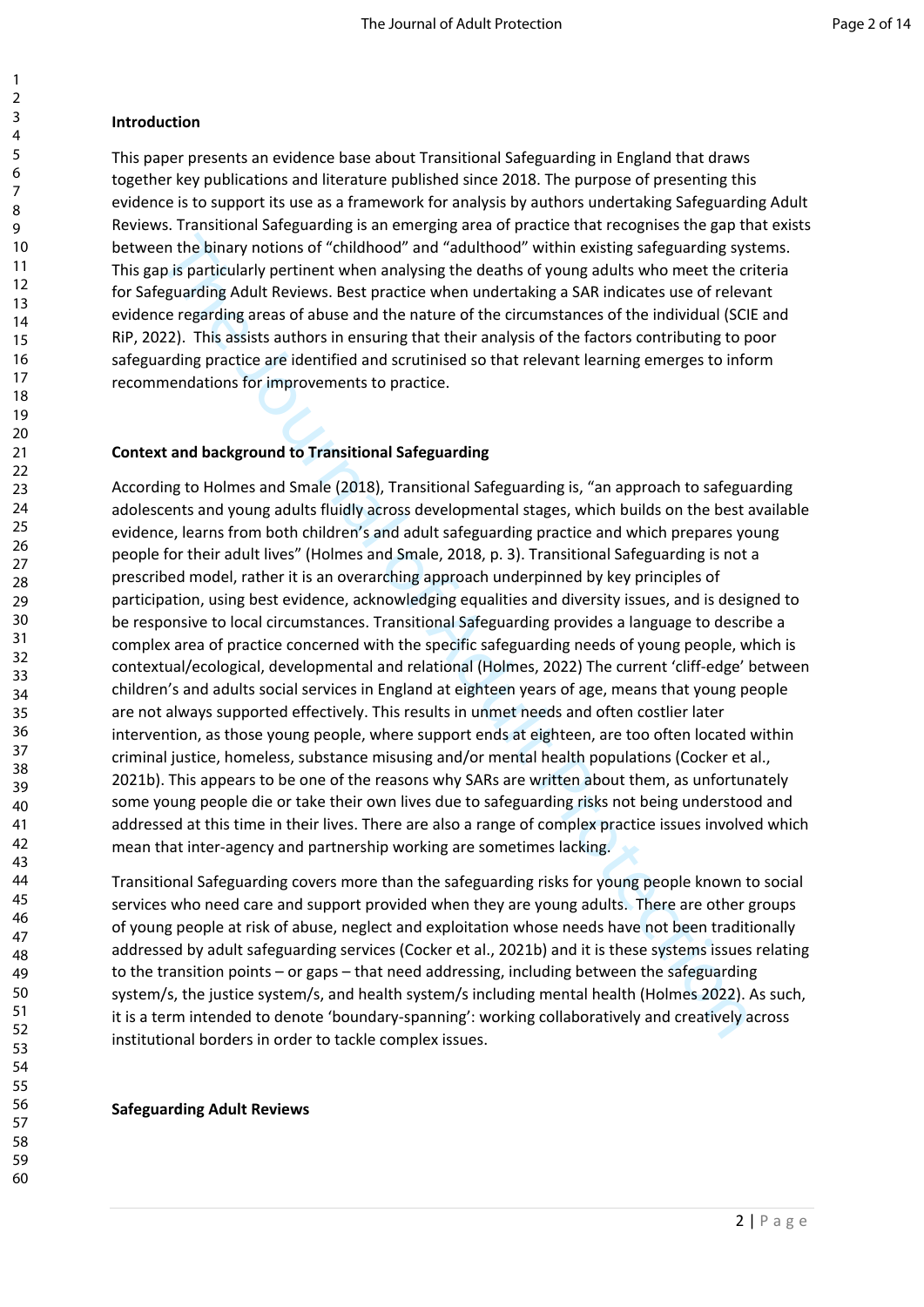The circumstances of each SAR are simultaneously unique and familiar. At their heart they are human stories, with reviews commissioned out of a sense of discomfort. An individual has died as a result of abuse or neglect, or experienced significant harm.

Safeguarding Adult Boards (SABs) have a mandatory duty to arrange a Safeguarding Adult Review (SAR) where an adult with care and support needs has died and the SAB knows or suspects that the death resulted from abuse or neglect, or an adult is still alive, and the SAB knows or suspects that they have experienced serious abuse or neglect. They are undertaken where there is the potential for learning about how services might have worked more effectively together and how the architecture of agency provision might have helped to prevent and/or protect that individual from unmet need and risks to wellbeing.

SABs also have discretion to commission reviews in circumstances where there is learning to be derived from how agencies worked together but where it is inconclusive as to whether an individual's death was the result of abuse or neglect, including self-neglect. The purpose of a SAR is not to allocate blame or responsibility to an individual or organisation, but to identify ways of improving how agencies work, singly and together, to help and protect adults with care and support needs who are at risk of abuse and neglect, including self-neglect, and are unable to protect themselves (Department of Health and Social Care, 2020).

Where an aadit with care and support meeson as olered with different the seal whows or suspected<br>tersulted from abuse or neglect, or an adult is still alive, and the SAB knows or suspects<br>we experienced serious abuse or ne The SAR quality markers (SCIE and RIP, 2022) advise that reviews should specify where knowledge comes from, and that the evidence used should be up-to-date. However, the first national analysis of SARs (Preston-Shoot et al., 2020) criticised the number of reports where how evidence was collected and understood was not specified, and SARs where limited use appeared to have been made of evidence from research and earlier completed and available reviews. This created a sense that those participating in reviews were starting again. The national analysis recommended the development of an evidence-base for best practice concerned with different types of abuse and neglect, and different fields of practice within adult safeguarding. It further recommended that building this evidence-base should maximise learning from SARs and research in order to explore what facilitated good practice and the barriers or obstacles that led to practice shortfalls (Preston-Shoot et al., 2020).

This article responds to these recommendations with a focus on Transitional Safeguarding, proposing a consolidated body of evidence to inform sector-led improvement and support authors of SARs involving young people.

## **Evidence-base: Best Practice in Transitional Safeguarding**

This evidence-base is drawn from SARs and from recent publications on Transitional Safeguarding (Holmes, 2021; 2022). Holmes (2021) is a guidance document published by the Office for the Chief Social Worker for Adults in the Department of Health and Social Care. It briefly sets out the case for Transitional Safeguarding and provides examples of good practice in this area. Holmes (2022) provides a more in-depth examination of a case for Transitional Safeguarding, citing relevant literature from child development studies, health research, youth justice research, sociology, and social work research. The work of Holmes and others has been used to develop a framework for analysis where SARs concern young adults. It follows the same four domain framework that has been used in other adult safeguarding reviews (Preston-Shoot, 2019; Preston-Shoot et al., 2020). This model was adapted from studies of Serious Case Reviews (SCRs) in children's services (Brandon et al., 2011). In line with 'Making Safeguarding Personal' principles, the first domain focuses on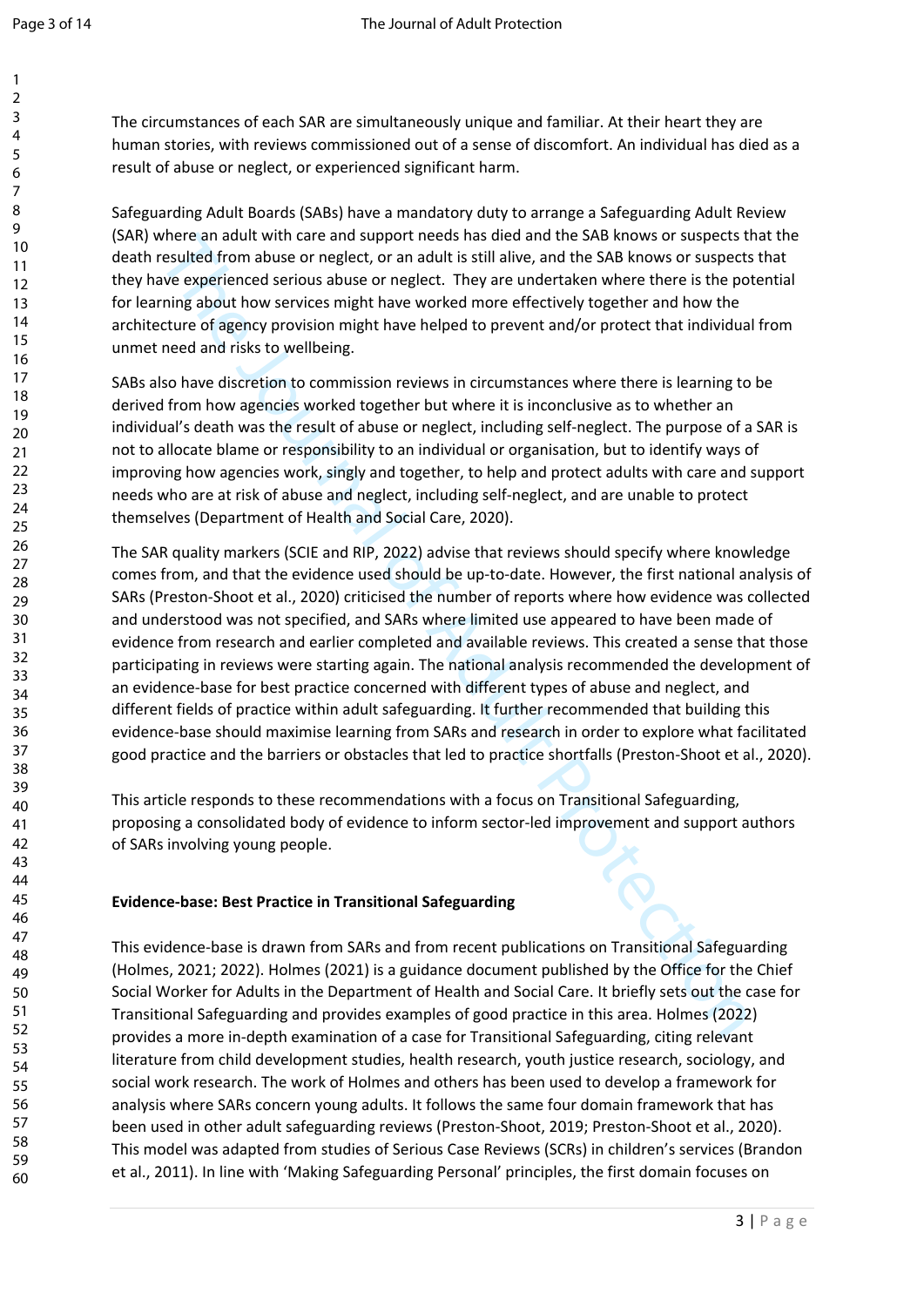practice with the individual. The second domain focuses on how practitioners worked together. The third domain considers best practice in terms of how practitioners were supported by their employing organisations. The final domain summarises the contribution that Safeguarding Adults Boards and other governance bodies can make to the development of effective practice with young people with Transitional Safeguarding needs. The framework for analysis invites a further set of questions, namely what has enabled best practice, where this is identified, and what have been the obstacles or barriers to best practice, where these are also found. This then informs the structure and content of a SAR about a particular young person, who will have experienced a unique set of circumstances.

This framework is used to summarise in each of the four domains below what is currently known to be best practice in Transitional Safeguarding:

### *Domain one: Direct work with individuals*

ons, namely want nas enabled best practice, where then is to locatine, and what have been or bright to more the search of the four strategies of barries to best practice, where these are also fourth. This then informs the Personalised. Practice is characterised by a needs-led, personalised approach. Practice is personcentred and rights-based: all aspects of that individual's situation are acknowledged and taken into account in the safeguarding process, including structural inequalities. Practice is relational and participative, with young people/young adults involved in co-design and capacity building, in assessments and reviews, their wishes and preferred outcomes known and considered. Practitioners do not walk away and do not close down involvement when support is declined but are curious and tenacious in seeking ways to engage young people/young adults, particularly where there are complexities in the lives of young people (for example, mental health and substance misuse), which compound their experiences of services. Work with young people/young adults is characterised by a holistic view of the person rather than defining their needs, vulnerabilities or strengths according to age or eligibility. This approach is not simply an aspiration; rather is necessary to meet the positive obligations under the Human Rights Act 1998, Article 2 (the right to life) and Article 3 (the prohibition on torture, inhuman or degrading treatment) and respond appropriately where there is a foreseeable, real and imminent risk. This must also have regard to positive obligation to respect private and family life (article 8) and liberty (article 5). Practitioners must take into account everything they can reasonably be expected to know, consider exercising all available legal powers available to SAB partners and record why they believed any action or inaction legally available, necessary in the circumstances and proportionate to the risk.

Context and history. Practice considers the history and current context of the young person and their environment, at all times. It takes into account any extra-familial risks in young people's lives including 'place' and 'space'. 'Place' refers to geographical locations, whilst 'space' refers to the environments in which risks may occur, for example schools, parks, and fast food outlets (Firmin 2020). It considers the strengths and challenges in the young person's social networks. Practice "thinks family" and "thinks communities", recognising the significance of meaningful and trusting relationships (Holmström, 2020), but also the impact of family dynamics, and working in collaboration to build circles of support. Where appropriate, carer assessments are offered.

Developmental. Practice takes a developmental perspective that is not bound by age-determined boundaries. It acknowledges the emerging evidence about brain development and its effects on behaviour that show some elements of brain growth have a continued effect on regulation, social relationships and executive functioning well into young adulthood, namely during the young person's early 20s (Sawyer et al., 2018). It avoids reductive interpretation of these studies to define

60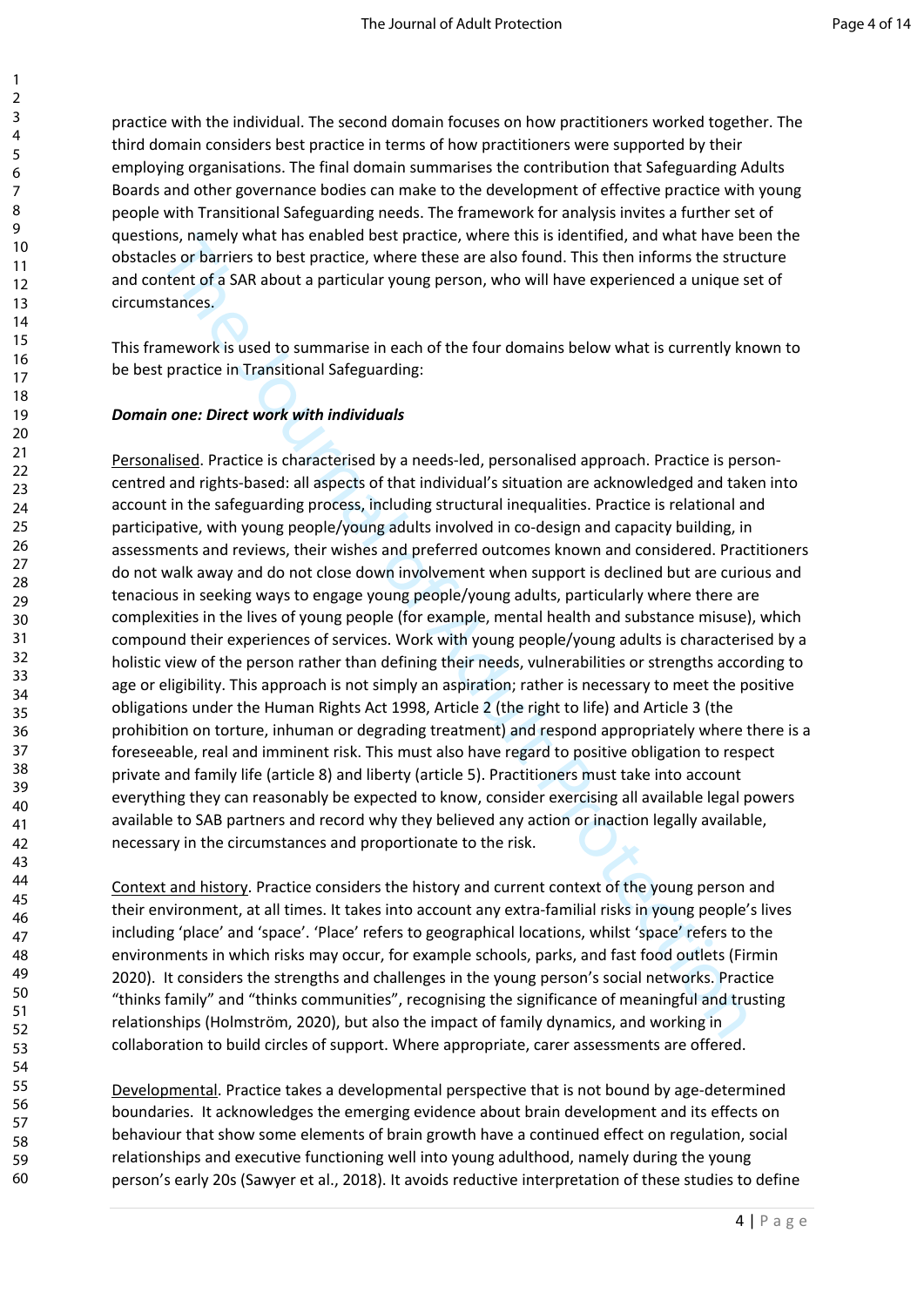capabilities of adolescents (Moshman, 1999). It also recognises the inconsistencies in age in the legal, policy and service frameworks regarding young people's transitions to adult services and seeks to resolve tensions in these (Cocker et al.,, 2021a).

peopley/volung anuats from namn, and enaduling fuent in to recover from namn in octauminal changes and encomes focus<br>a sleredy occurred. Practice is trauma-informed, strengths-based and outcomes focus<br>at promoting safety a Prevention, protection and recovery. Practice is clearly focused on preventing harm, protecting young people/young adults from harm, and enabling them to recover from harm and trauma where this has already occurred. Practice is trauma-informed, strengths-based and outcomes focused, aimed at promoting safety and wellbeing (Holmes and Smale, 2018). Practice offers flexible and integrated support. Practice uses a risk enabling approach that can prepare and support young people with their adult lives, and so acknowledges the complex interplay of these factors as young people become adults. Preventing escalation of social care needs (a duty under s2 Care Act 2014) can be facilitated by providing advice and support before eligibility thresholds for services are crossed.

Equalities. Practice clearly recognises protected characteristics arising from gender, sexuality, race and disability. Practitioners work with the young person, acknowledging inequalities, recognising the impact on their lives, for example of racism, and addressing unconscious bias (using relevant legal frameworks such as Human Rights Act 1998 and Equality Act 2010).

Exploitation. Practice recognises the impact on decision-making of coercion and exploitation. It challenges any assumptions about lifestyle choice (Holmes and Smale, 2018). Practitioners explore with young people/young adults their decision-making, offering support and advocacy.

Mental capacity. Practice is informed by a legally literate understanding of the Mental Capacity Act 2005 (Preston-Shoot et al., 2020).

Assessment, Planning and Meeting Need. Assessments are timely and fulfil statutory requirements (Holmström, 2020). Assessments of care and support needs are incorporated into other processes, such as looked after children reviews, to minimise the need to repeat information (Holmström, 2020). Assessments of care and support focus not just on eligible needs but also on wellbeing and prevention. Assessments of risk are completed.

There is evidence of early and proportionate planning (Holmström, 2020). Planning is not limited by a focus on eligibility criteria and thresholds (Preston-Shoot et al., 2020). Care plans are followed through and reviewed. Contingency planning also occurs. There is clear evidence of pathway planning, with key worker/personal adviser offering continuity and a sustained relationship that incorporates insight into the young person's feelings and experiences.

Placements and accommodation provision are suitable. The impact of transition, of moving on, on mental health is recognised (Preston-Shoot et al., 2020). Practice is characterised by wrap-around support aimed at meeting accommodation need but also enhancing physical and mental wellbeing, and supporting young adults into training and/or employment. Options are considered, with adherence to the young person's preferences unless contraindicated.

## *Domain two: Team around the person*

Working together. Agencies work together across service and geographical boundaries rather than in silos, in order to offer an integrated system of planning and support, recognising the inter-connected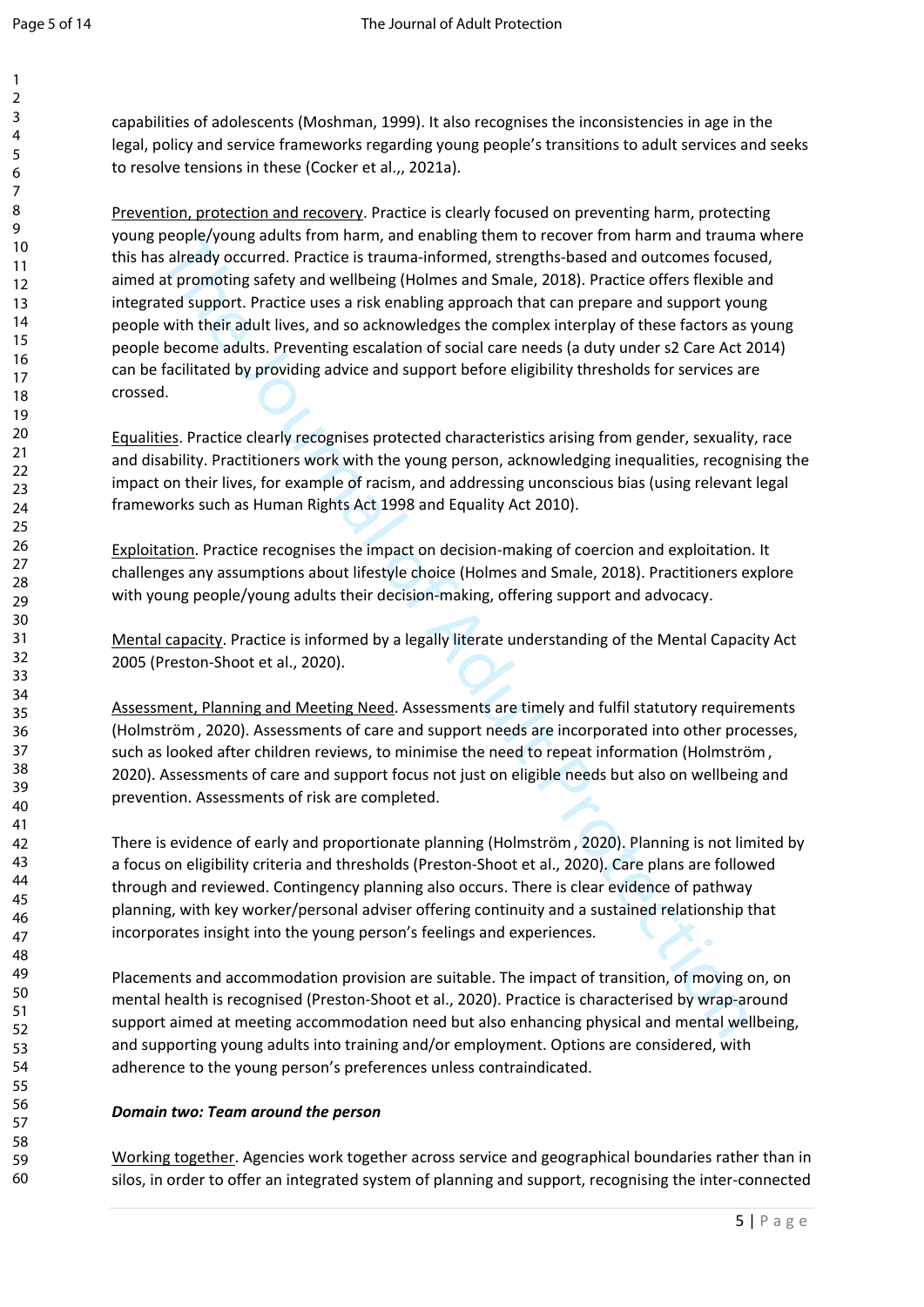nature of harms and risks. This involves primary and secondary health care, children's social care and adult social care, child and adolescent mental health services and adult mental health providers, housing, and substance misuse services, modelling whole system thinking (Holmes and Smale, 2018). Practice is characterised by collaboration, information-sharing and co-location. There is a clearly agreed lead agency and key worker to facilitate and coordinate planning and decision-making (Preston-Shoot et al., 2020).

Information-sharing. There is early and proportionate sharing of information about risk and regarding the range and level of support required (Holmström, 2020). Information is shared without consent when this is necessary to safeguard a young person or young adult at risk and/or to prevent or assist with the detection of crime.

nh-Shoot et al., 2020).<br>The Shoot et al., 2020).<br>The straine and hevel of support required (Holmström, 2020). Information about risk and<br>ing the range and hevel of support required (Holmström, 2020). Information is shared<br> Legal literacy. Practice is legally literate, whereby there is less focus on eligibility and more on preventative work and wellbeing. Advice and support are sought to address the inconsistencies in age in the legal, policy and service frameworks regarding young people's transitions to adult services (Cocker et al., 2021a). Legal rules are used to prevent and to disrupt sources of harm. It is core to the professional standards of those working in health and social care that they understand the limitations of their statutory powers, but also the legal mechanisms available to ensure safe, protective care is in place.

Safeguarding literacy. Adult safeguarding concerns are referred appropriately, using the criteria in section 42(1) Care Act 2014, including without consent when necessary to safeguard a young person or young adult at risk, and decision-making regarding the duty to enquire is robust and lawful Preston-Shoot et al., 2020).

Multi-agency meetings. Practice is characterised by the use of multi-agency, multi-disciplinary meetings, such as MARMs, to share information, identify needs and risks, and agree a coordinated plan, with a lead agency and key worker clearly identified. Pathways for convening multi-agency meetings are clearly stated and understood (Preston-Shoot et al., 2020).

Recording. Reasons for decisions, including of mental capacity assessments and best interest decision-making, are clearly recorded (Holmström, 2020).

## *Domain three: Organisational support for team members*

Supervision. Practitioners are offered reflective, trauma-informed supervision, to enable them to manage the emotional impact of the work and explore any unconscious bias. Supervision enables practitioners to maintain a person-centred approach in complex cases where a young person's engagement may be ambivalent (Preston-Shoot et al., 2020).

Training. Practitioners and managers are offered training to develop their knowledge of and skills for Transitional Safeguarding. This includes understanding the developmental needs of young people, proportionate risk-taking, legal literacy, mental capacity, trauma informed practice, and development of skills of professional curiosity and enquiry into young people's lived experiences (Preston-Shoot et al., 2020).

Communication. Professional and personal relationships and organisational cultures that support joint working at all levels within and between organisations.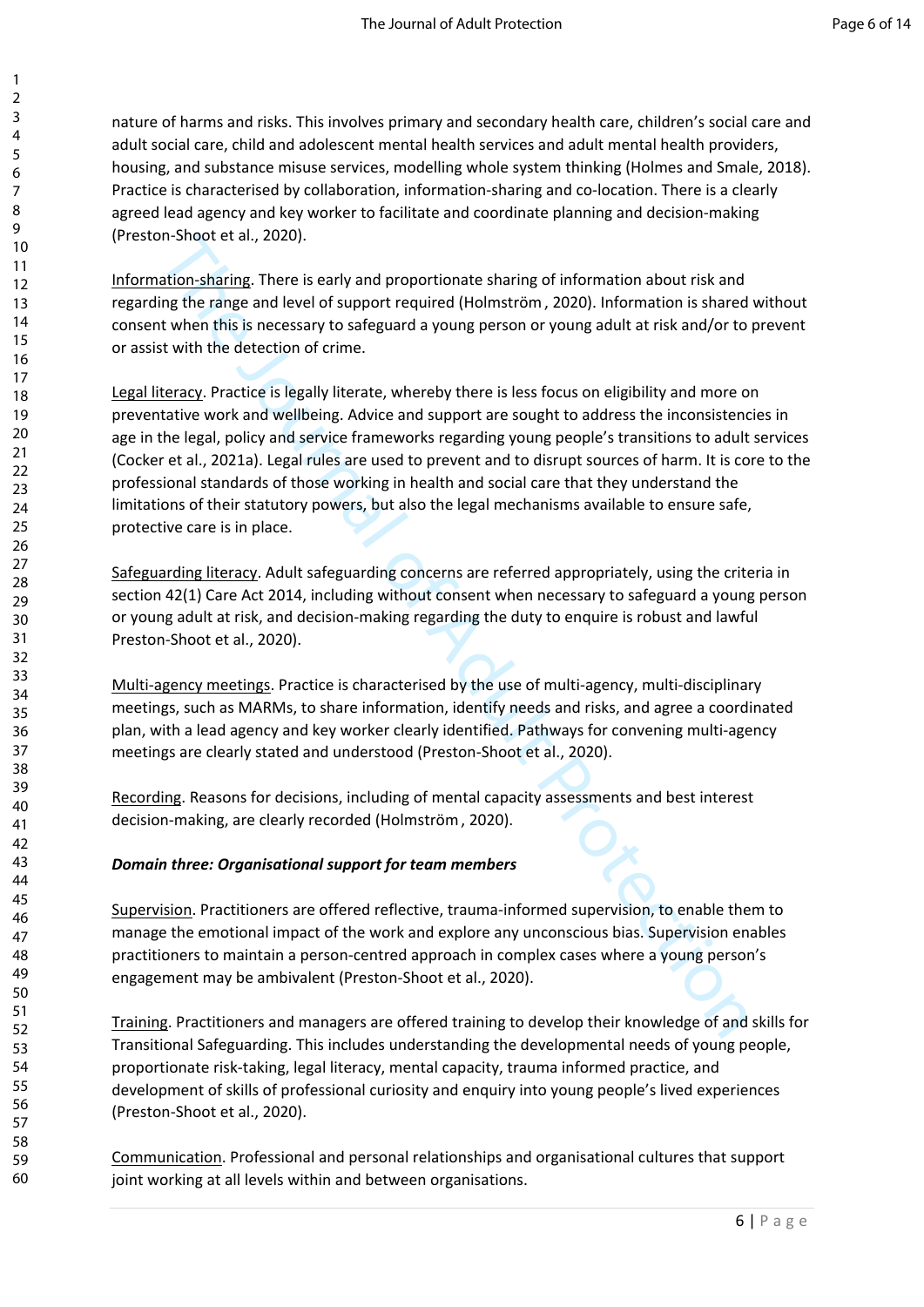Specialist advice. Practitioners and managers across services have access to specialist advice and guidance, for instance from lawyers and from mental capacity and mental health specialists (Holmström, 2020).

Co-production. Commissioners and providers involve young people/young adults in co-design/coproduction of services for safeguarding young people.

oution, commissioners and providers involve young people/young adults in co-oesig<br>
action of services for safeguarding young people.<br>
Sissioning. Commissioners (health, housing and social care jointly), providers and young Commissioning. Commissioners (health, housing and social care jointly), providers and young people/young adults regularly conduct needs analyses and review available services to identify any gaps in provision, ensuring that planning is responsive and evidence-informed. Commissioning recognises the importance of services that are developmental, that are not bound by rigid agedetermined boundaries, and that offer flexible support. Commissioners escalate concerns about shortages of accommodation and other resources and contribute actively to the assessment of suitability of proposed placements (Preston-Shoot et al., 2020).

Management. Senior managers demonstrate leadership that spans boundaries, essentially embracing a life-course and contextual/ecological approach. The setting of a clear vision across different service areas and having 'a 'listening' senior management open to change' are managerial strengths and necessary enablers to facilitate improvement in Transitional Safeguarding approaches to working with young people (Cocker et al., 2021b., 2).

Policies and procedures. There are agreed multi-agency procedures and practice guidance to support Transitional Safeguarding (Preston-Shoot et al., 2020). This includes clear pathways for victims of exploitation, including access to therapeutic and mental health support.

Staffing. Caseloads allow for the development of relationship-based practice as transitional safeguarding cannot be time-limited work (Holmes and Smale, 2018). Staff have sufficient knowledge and experience to manage case complexity. Recruitment and retention of staff enable continuity of relationships with young people/young adults (Preston-Shoot et al, 2020).

## *Domain four: Governance*

Safeguarding Adults Board (SAB). The SAB routinely exercises its statutory mandate by seeking assurance regarding how Transitional Safeguarding is being developed and embedded in policy and practice locally.

Strategic response. The SAB works closely with the Community Safety Partnership (CSP) and with the Children's Safeguarding Partnership (CSP) to ensure system-wide, coordinated oversight of Transitional Safeguarding locally. This might involve shared chairing arrangements, shared work groups or shared objectives between SABs, SCPs and CSPs (Walker-McAllister and Cooper, 2021). It might include a cross-age strategic group to direct activity for both children and adults, with a shared vision of purpose, clear terms of reference, multi-agency membership and clearly defined responsibilities (Preston-Shoot et al., 2020).

Quality assurance. Regular case audits of transitional arrangements are conducted (Holmes and Smale, 2018).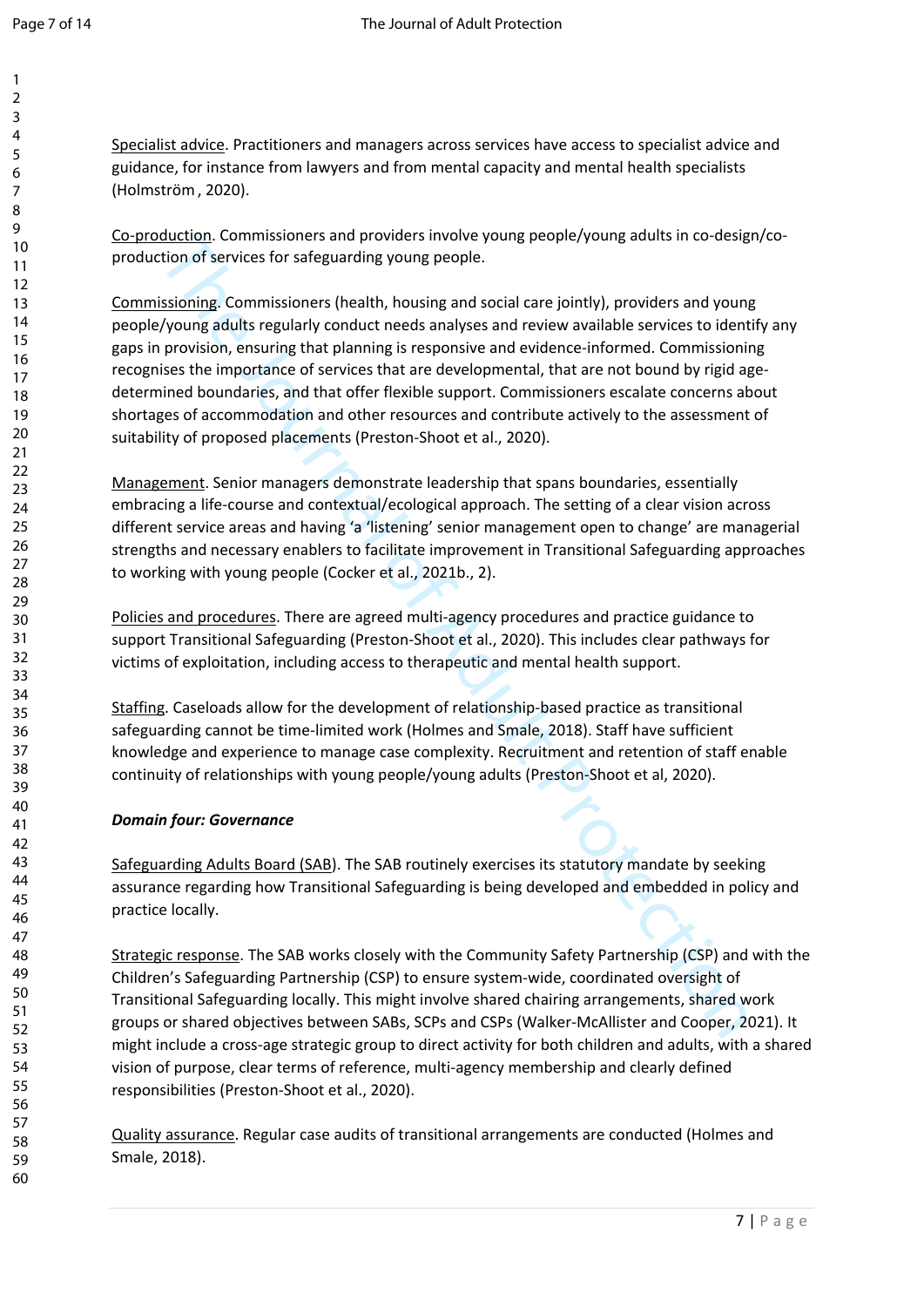Reviews. Safeguarding Adult Reviews and Child Safeguarding Practice Reviews are used to develop arrangements for care leavers.

### **Applying the evidence-based framework to two SARs**

ore-mentioned evidence-base was first used as the underpinning knowledge for two S<br>As are publicly available on the relevant safeguarding Adult Board websites, with further<br>concerning learning, including the recommendation The afore-mentioned evidence-base was first used as the underpinning knowledge for two SARs. Both SARs are publicly available on the relevant Safeguarding Adult Board websites, with further details concerning learning, including the recommendations for improvements in practice The first, a thematic review (Havering SAB, 2022), focused on two young adults with complex needs: substance misuse, mental health concerns, impact of adverse childhood experiences and family dynamics, suicidal ideation and lack of engagement with services. Both died as a result of drug overdoses. There were three key lines of enquiry. The first considered the range of existing provision and any gaps for young people/young adults with complex needs. The second considered the impact of substance misuse, physical or mental impairment or illness, including dual diagnosis, on the risks experienced by these two young people/young adults, including the service response to those issues. The third focused on the use of statutory powers and duties. The commonalities across the two cases revolved around how Transitional Safeguarding was understood and implemented, how the local authority, as corporate parent, responded when 'child in need' plans and care orders were proving ineffective, and there was a lack of use of adult safeguarding procedures. There were shortfalls in responses to their health, and care and support needs, concerns about the assessment of mental capacity, and questions about the adequacy of multi-agency working particularly in terms of addressing repetitive and escalating risks.

The evidence-base above offered a whole system framework through which to interrogate the complex issues encountered by practitioners and managers when working with Child/Adult Q and Child/Adult Y. It enabled those involved in the review to appraise positive developments in Transitional Safeguarding policy and practice following the recommendations of a previous SAR (Havering SAB, 2017; Wallace and Cocker, 2021) but also to delineate the further strategic and operational enhancements that appeared indicated across the four domains of analysis.

However, these four domains are situated within a fifth domain, namely the legal, policy and financial context. This enabled attention to be drawn again to the impact on services of financial austerity, the disjunction between the structure of legal rules for safeguarding young people/young adults and what research reveals about adolescence (Holmes and Smale, 2018), and the lack of national provision for young people/young adults with severe and enduring forms of mental illhealth and/or dependence on drugs and alcohol.

The second SAR was a single case review (Croydon SAB, 2022) and focussed on a young adult of mixed ethnicity (White British /Black Nigerian) who also had complex needs, including a long history of mental health concerns (including autism) and substance misuse, which compounded her experience of services. This young person was care-experienced and lived in an 'out of borough' unregulated placement as part of her leaving care provision, where she took her own life. The key lines of inquiry in this SAR included: the infrastructure for transition; cross-borough working; mental health service provision; the effectiveness of multi-agency working; and gaps/barriers in service provision, including the impact of Covid-19.

In complex cases, transitions planning requires careful multi-agency working, particularly regarding mental health and placement provision. The Transitional Safeguarding issues across the children's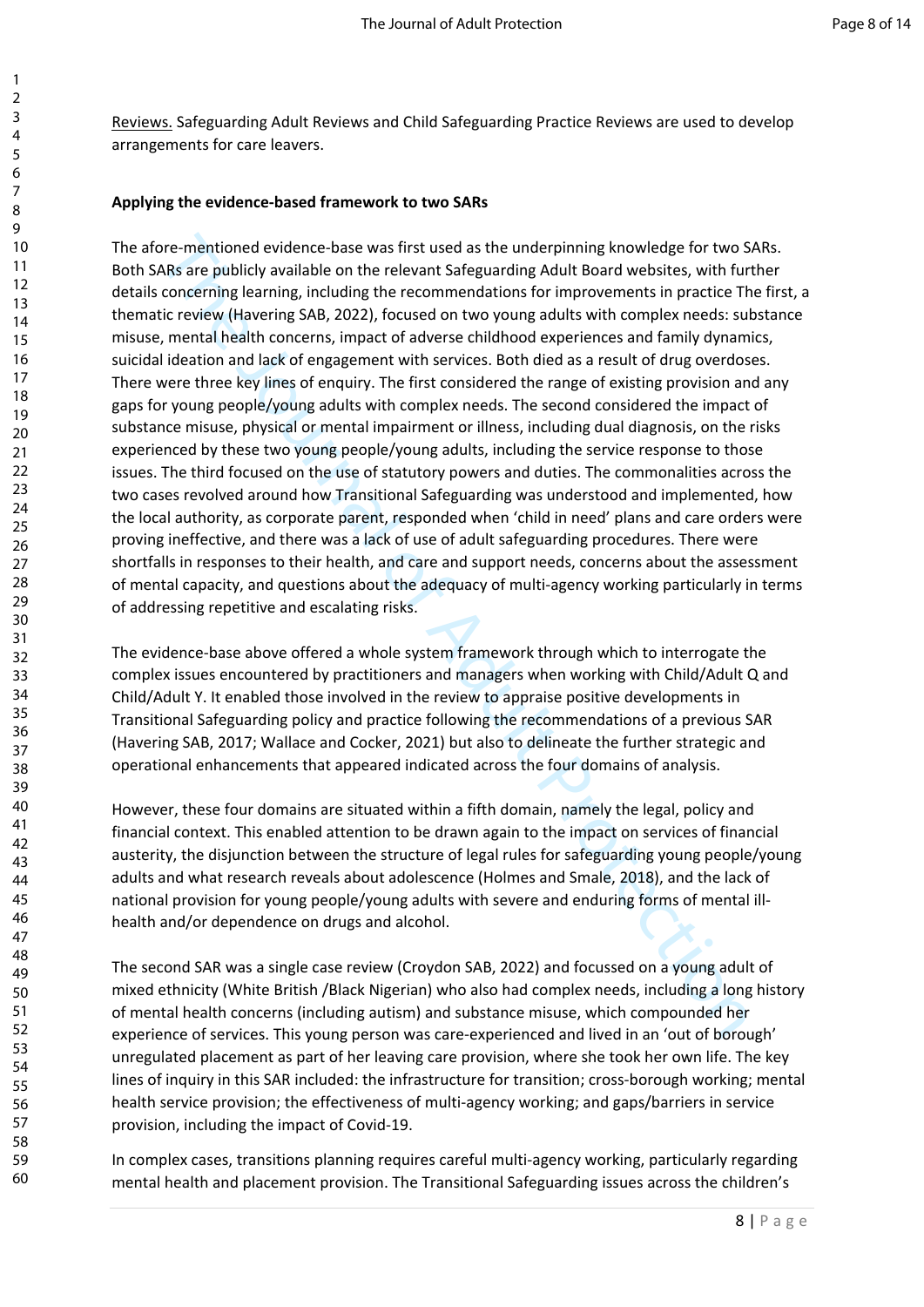and adults divide, were not fully understood for this young person. Her voice was not heard by many of the people working with her: care planning was done about her- without her. In terms of multiagency management, support for this young person's mental health was fragmented from a young age. Health partners were not adequately engaged with multi-agency assessment processes (for Special Educational Needs and Disabilities (SEND) or transitions assessments) so gaps in therapeutic services to meet her identified behavioural needs were not met or reported to commissioners. This raised an issue about the lack of national provision for young people/young adults with severe and enduring forms of mental ill-health and/or dependence on drugs and alcohol. Risk identification and multi-agency management was also poor. Very little consideration was given to indications of high-risk factors for self-harm and suicide. The lack of escalation processes for partners or commissioned services meant that those working directly with her had little organisational support. Finally, poor understanding of Transitional Safeguarding issues as well as the legal and policy framework to support transition and young people with autism, together with poor multi-agency communication, created unrealistic expectations that social care would manage her needs independently of health input.

The afore-mentioned evidence base provided a framework to structure this SAR report and address each of the four domains in the analysis and recommendations. As with the previous SAR, the evidence-based Transitional Safeguarding framework enabled links to be made between all four domains. Given that the evidence suggests that Transitional Safeguarding requires a 'whole systems' change to the way in which all agencies work together (Holmes, 2021; 2022), this framework enabled detailed examination of practices, which then supports wider learning within and between organisations and structures through the SAR review process. Central to this is working with families. Co-production is a key quality marker of good practice, where family members influence the lines of inquiry and final product of the safeguarding adult review process (SCIE and RIP, 2022)

## **Discussion**

is to meet net intentime at enablotional needs were not men or reported to commissione and is units and a pression and a mission in the Units are an the tot mental ill-health and/or dependence on drugs and alcohol. Risk id Analysing practice and the context for that practice through the lens of an evidence-base that is a synthesis of findings from multiple SARs and research studies, representing the state of knowledge in a field of adult safeguarding, conveys several advantages. For the SABs that commission SARs, and the reviewers that author them, the approach represents explanatory accountability. The findings and recommendations that emerge are CLEAR (Buckley and O'Nolan, 2014), namely they outline the case for change, are learning oriented and evidence based. Responsibility for taking the learning forward is specifically assigned with a built-in timeframe for review. As discussion of the fifth domain has highlighted, assignment of responsibility for responding to the findings of individual SARs will sometimes be directed towards national government, or other national bodies, if lessons are to be learned rather than repeated. The national network of SAB chairs now has an escalation pathway to draw to the attention of the Department of Health and Social Care, and the Home Office, findings that require a national rather than a local SAB response<sup>1</sup>.

For SAR participants, the evidence-base provides a vantage point from which to survey what facilitated and what impeded best practice across four domains of direct practice, the team around

<sup>&</sup>lt;sup>1</sup> This may be found at: <https://nationalnetwork.org.uk>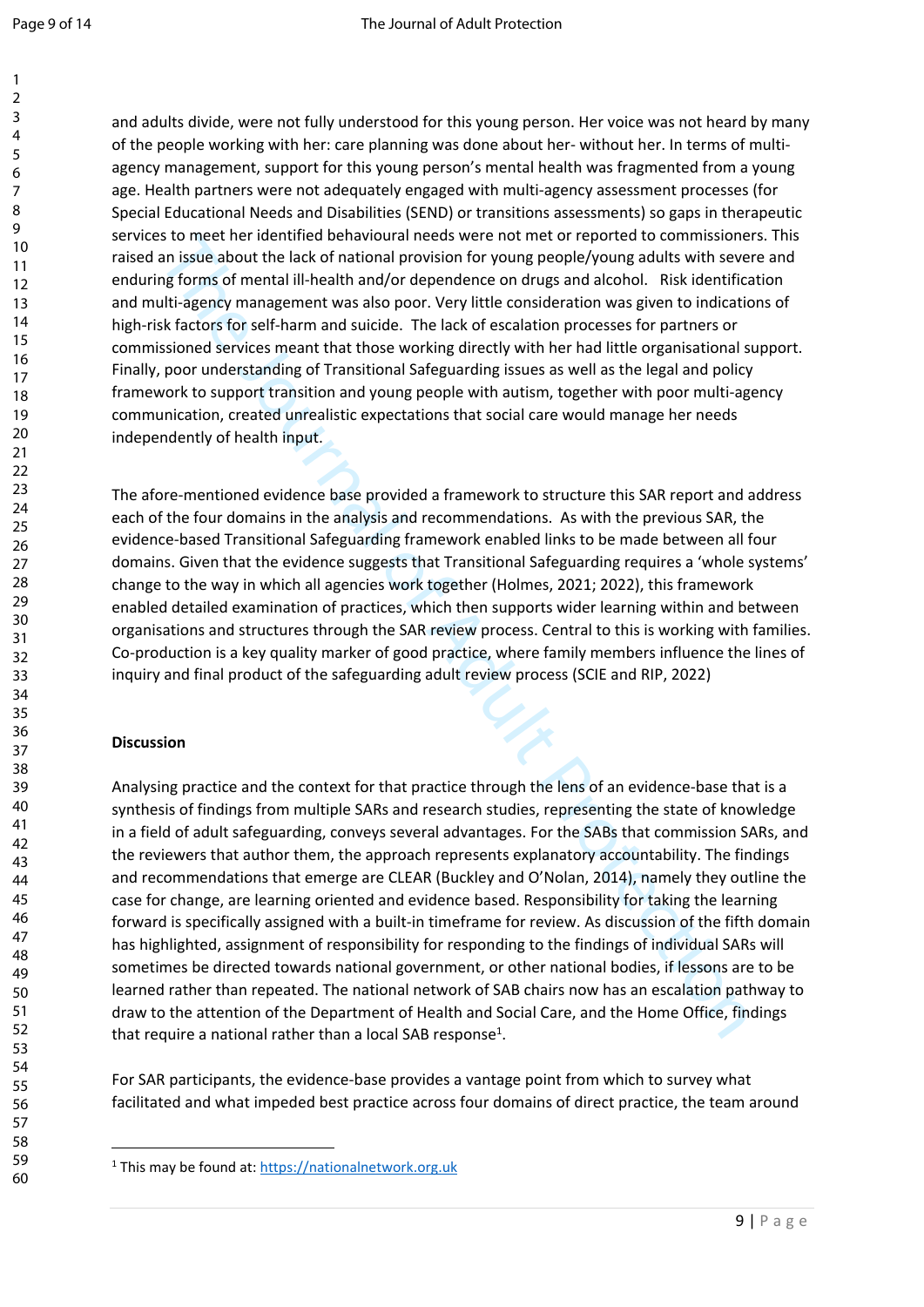the person, organisational support for the team, and governance. It helps to make sense of their experience, to orientate their learning about the psychosocial world of everyone involved and the structures surrounding them (Dore, 2020). The reflection so afforded can prove emancipatory.

For everyone involved, using an evidence-base that contributes to understanding and knowledge, and helps to explain and explore policy and practice, SARs represent an opportunity for critical and transformative learning within a human rights and social justice framework (Dore, 2020). This is critical in the sense of exploring the constraints on practice, including the influence and impact of the legal, policy and financial context within which adult safeguarding is situated. It is transformative in the sense of informing debate amongst policymakers, researchers, practitioners and managers about a desired future, a new direction for policy and practice, what could be instead of what is (Calhoun, 2014; Cooper, 2020).

Seen in this light, SARs are human stories, rooted in an understanding of what matters deeply for service users and those working with them (Preston-Shoot, 2003), that aim for a system turn, the development of understanding that takes practitioners, managers and policymakers beyond incremental tinkering with present practice and its context, to an envisioned future. This is Transitional Safeguarding embodying what UNESCO<sup>2</sup> refers to as "futures literacy".

However, learning from tragedies only takes us so far. SARs, SCRs/Children's Safeguarding Practice Reviews (CSPRs), highlight when things go wrong, not when they work well. They can highlight where failure is most intense and mask areas where poor practice affects a larger number of young people. Manthorpe and Martineau (2015, p345) caution against social work practice being overinfluenced by 'high-profile, rare events to the detriment of its reviewing, communicating, observing, listening and monitoring tasks.' As important as these stories are, they should always be considered as particularly high-profile instances of the contexts in which they are located (Parton, 2004).

Several of the themes arising in the four domains are familiar across many SARs, SCRs/CSPRs and are not unique to young people. For example, the national analysis of SARs includes mental capacity, risk assessment and safeguarding practice as critical areas for improvement (Preston-Shoot et al., 2020). Poor multi-agency planning and communication are other familiar themes often seen in SARs and SCRs/CSPRs. The common themes are not just about practice issues (domain one), but include broader communication between organisations, regulators, providers and commissioners of services (domain two).

inst to explain and explore points, and practice, sawt eppresent an opportunity or criticals<br>and the sense of exploring within a human rights and social justice framework (Dore, 2020). This the sense of exploring the const What makes all Transitional Safeguarding SARs different is the focus on the specific issues and risks that young people face and the inadequacies of the current systems to meet their needs and address their risks. Five issues are highlighted. Firstly, it is the interface between systems, which are often played out through interagency and multi-professional relationships, that appear to be where the breakdowns occur. For young people, these gaps may manifest around safeguarding concerns and disclosures about risks that young people face that are often different to other age groups. Communication between agencies when young people are placed out of area, and professionals are working across borders become particularly complex when they turn 18 due to the differences in criteria, statutory guidance, and interpretation. This is evident when care-experienced young people continue to access support from leaving care services in their originating borough and adult safeguarding services in places of residence see their needs as the responsibilities of those teams.

<sup>2</sup> https://en.unesco.org/futuresliteracy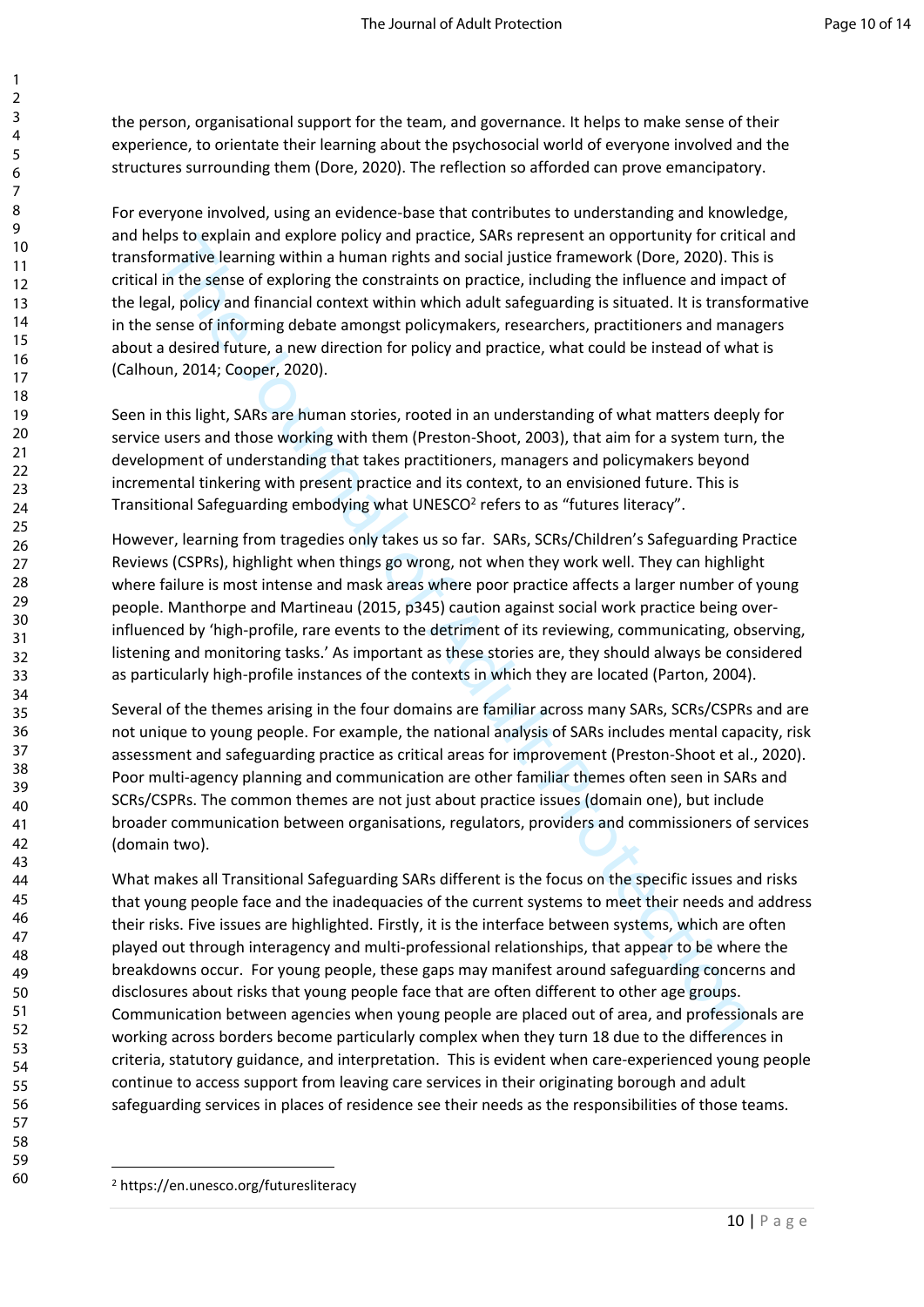Secondly, limited resources and austerity have impacted on both children and adults social care and health services; for young people with multiple and complex needs, this can mean that their needs and risks are not adequately addressed because, as a cohort, they are not necessarily the priority for each service. Thirdly, there may be differences between how professionals working with children and adults understand 'independence' and dependency', which can mean that the young person's needs are not clearly understood (see second SAR above). Attitudes to risk are different between systems and a young person's risks may not be clearly addressed as a result; risk elimination is broadly the children's approach and risk enablement is an adults' approach. The 'rule of optimism' (Dingwall et al., 1983), which can predominate in children's services, may be reinterpreted through a strength-based approach in adults' services. Caught between and across the children's and adults' systems presents a unique opportunity for young people to fall through the gaps, which is what SARs explore.

are an cear of a computer stock seen secton with a bowel, Artunes to reaso and a stand a young person's risks may not be detaily addressed as a result; risk elimination the children's approach and risk enablement is an adu Fourthly, whilst assessing decisional and executive mental capacity is a common feature of SARs, when assessing the mental capacity of the young person regarding specific decisions, there appears to be limited understanding of the impact of substance misuse on mental capacity, particularly around young people making what are perceived to be 'unwise' choices There is a lack of understanding about complex safeguarding needs, which can be perceived as 'lifestyle choices' (e.g. substance misuse, alcohol misuse, Child Criminal Exploitation and Child Sexual Exploitation) (Holmes, 2022). Issues of 'lifestyle choice' also feature in SARs regarding people who experience homelessness or are alcohol dependent (Alcohol Change UK, 2019; Preston -Shoot,, 2020). However, when the person is aged 18-25, these 'lifestyle choices' convey a wealth of unique meanings and prejudices.

Finally, there are further issues that are specific to the 18-25 age group, and exaggerated for those young people who are care-experienced. They face additional pressures and stresses regarding lack of clarity about their future living situations, due to moves or transitions to adult lives, without the support that other young people can access from their birth families, friends and communities. This underpins the importance of early planning and preparation for transitions / independence for these young people. Young people report a lack of inclusion of their voice when planning occurs, even though there is evidence that the involvement of young people has considerable value for them and for the service (Cossar et al., 2011; Jobe and Gorin, 2013; Warrington, 2016).

For SAR authors writing about the deaths of young people, the developing evidence base provides a framework to draw out both the common and unique issues for that young person, where something has gone very wrong. Further analysis of the SARs already undertaken about young people will support continued development of this framework. The SAR library on the SAB Chairs website and the Research in Practice database from the national analysis provide opportunities for this additional work.

## **Conclusion**

Transitional Safeguarding is an emerging area of practice, which means that the evidence base is still developing. The framework described above for Transitional Safeguarding summarises current knowledge in this area, so that it is available to other SAR authors. Over time, additional knowledge will add to this evidence base. Whilst many of the issues and learning from Transitional Safeguarding SARs are similar to other SARs, SCRs/CSPRs, there are unique and specific differences because of the needs and risks that young people experience. It is incumbent on all SAR authors to consider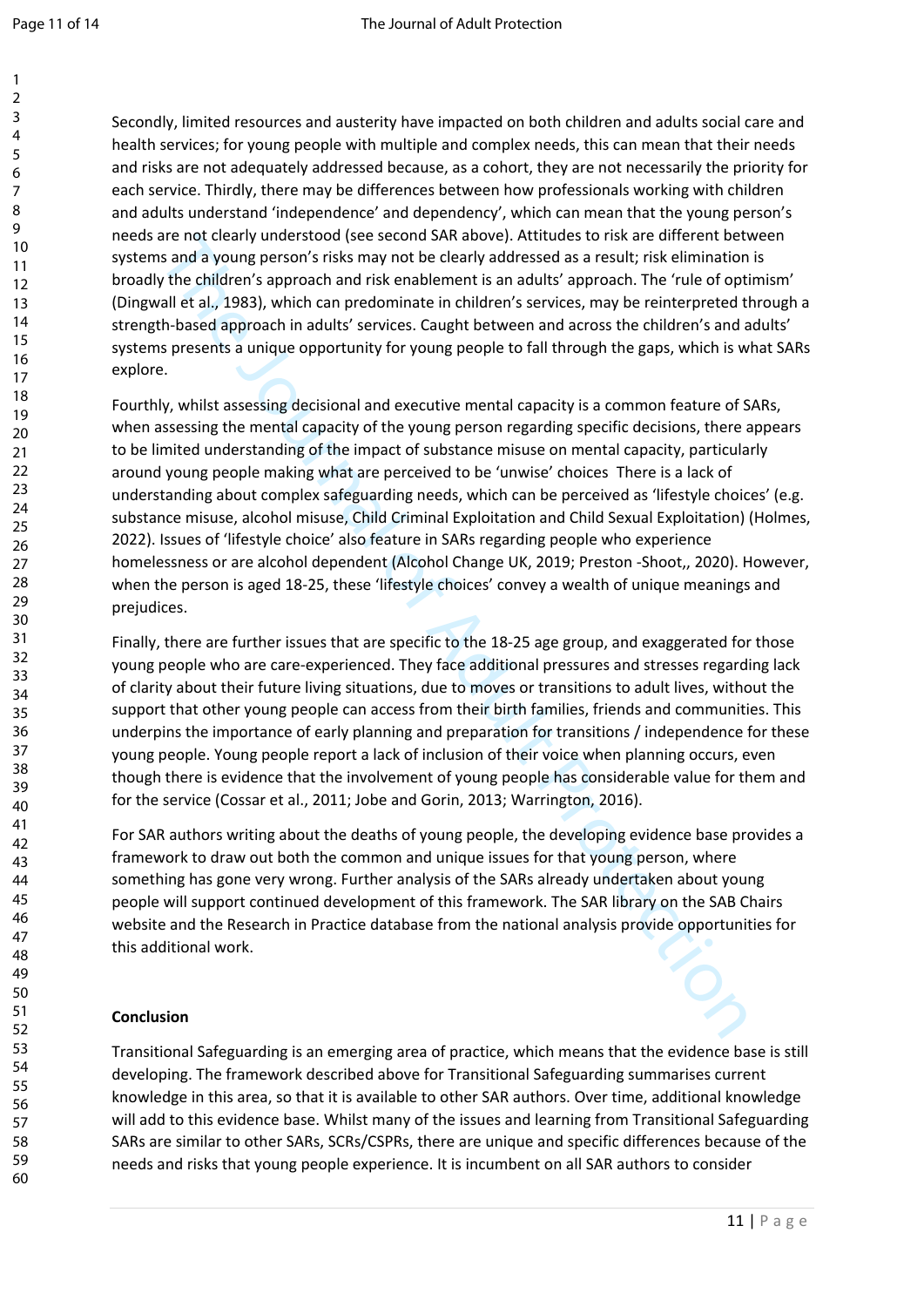carefully how they contribute to supporting good practice, making use of, and building on, the evidence base of what works. This will help identify the learning to support services to improve and prevent future deaths.

## Acknowledgements

Wedgements<br>
relations would like to acknowledge the support of Dez Holmes, Director of Research in Preadership on Transitional Safeguarding across the sector, and Fiona Bateman, Chair<br>
Ramet and Islington Safeguarding Adul The authors would like to acknowledge the support of Dez Holmes, Director of Research in Practice, for her leadership on Transitional Safeguarding across the sector, and Fiona Bateman, Chair of Sutton, Barnet and Islington Safeguarding Adults Boards, as co-author of the second SAR referred to in this article.

### **References**

Alcohol Change UK (2019) *Learning from Tragedies: An analysis of alcohol-related Safeguarding Adult Reviews published in 2017*. London, Alcohol Change UK

Brandon, M., Sidebotham, P., Bailey, S. and Belderson, P. (2011) *A Study of Recommendations Arising from Serious Case Reviews 2009-2010.* Department for Education, London.

Buckley, H. and O'Nolan, C. (2014) 'Child death reviews: developing CLEAR recommendations.' *Child Abuse Review*, 23(2), 89-103.

Calhoun, C (2014) *Paths to Public Influence: Social Science in Policy, Debate and Understanding*. London: Academy of Social Sciences.

Cocker, C., Cooper, A., Holmes, D. and Bateman, F. (2021a) 'Transitional Safeguarding: Presenting the case for developing Making Safeguarding Personal for Young People in England.' Journal of Adult Protection. 23(3), pp144-157

Cocker, C., Cooper, A., and Holmes, D. (2021b) 'Transitional safeguarding: Transforming how adolescents and young adults are safeguarded.' British Journal of Social Work. Advance Access https://doi.org/10.1093/bjsw/bcaa238

Cooper, D. (2020) 'Towards an adventurous institutional politics: the prefigurative 'as if' and the reposing of what's real.' *The Sociological Review*, 68 (5), 893-916.

Cossar, J., Brandon, M. and Jordan, P. (2011) '*Don't Make Assumptions': Children's and Young People's Views of the Child Protection System and the Messages for Change*. Office of the Children's Commissioner, London.

Croydon SAB (2022) *Safeguarding Adults Review: Madeleine.* [https://www.croydonsab.co.uk/wp](https://www.croydonsab.co.uk/wp-content/uploads/2022/03/PDF-Madeleine-SAR-Final-Report.pdf)[content/uploads/2022/03/PDF-Madeleine-SAR-Final-Report.pdf](https://www.croydonsab.co.uk/wp-content/uploads/2022/03/PDF-Madeleine-SAR-Final-Report.pdf)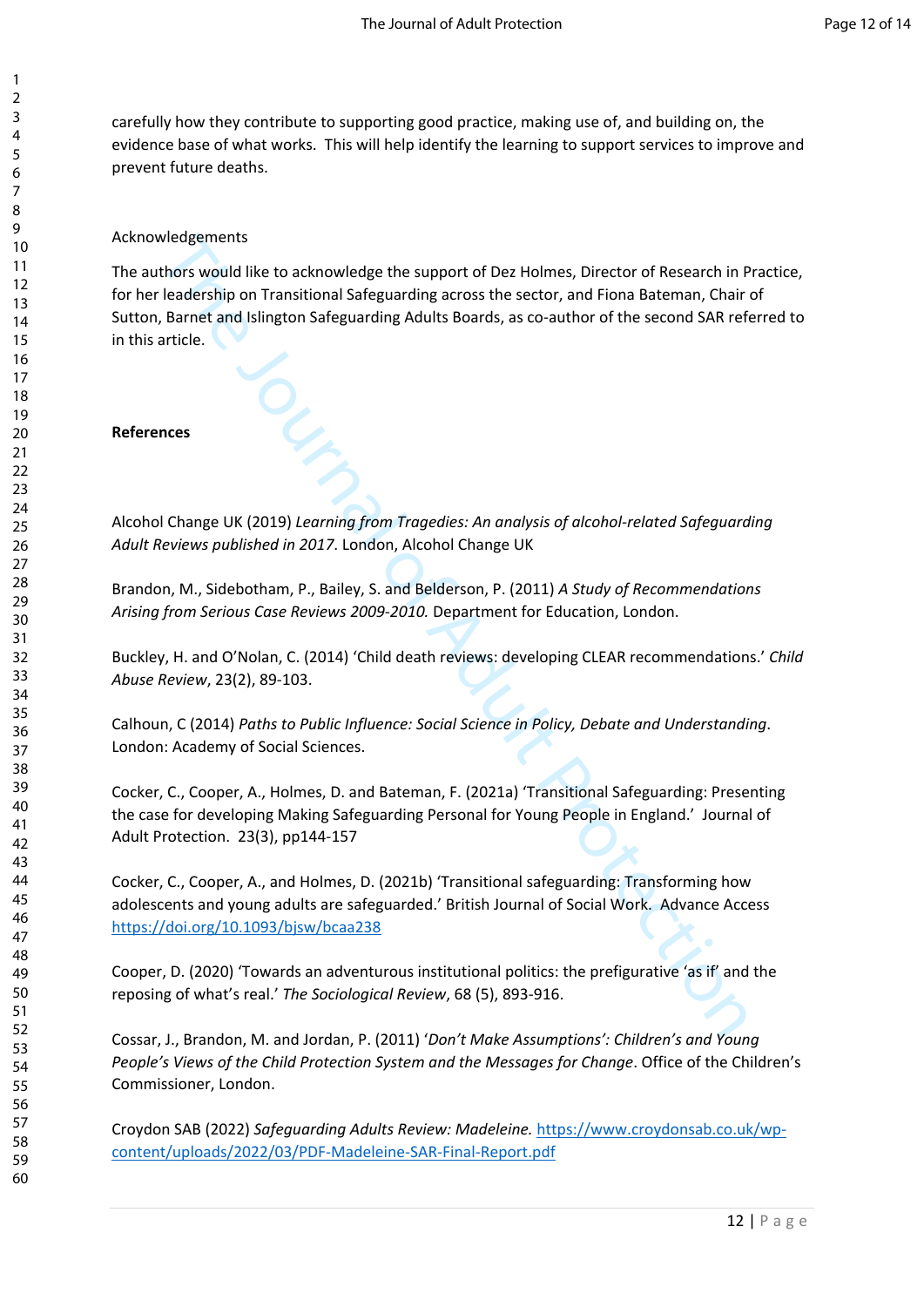Department of Health and Social Care (2020) *Care and Support Statutory Guidance, Updated 24th June 2020*. Available at: [https://www.gov.uk/government/publications/care-act-statutory](https://www.gov.uk/government/publications/care-act-statutory-guidance/care-and-support-statutory-guidance)[guidance/care-and-support-statutory-guidance](https://www.gov.uk/government/publications/care-act-statutory-guidance/care-and-support-statutory-guidance)

Dingwall R., Eeekelhaar J. and Murray T. (1983) *The Protection of Children: State Intervention and Family Life.* London, Blackwell.

Dore, I. (2020) 'Social work on the edge: not knowing, singularity and acceptance.' *European Journal of Social Work*, 23 (1), 56-67.

Firmin, C. 2020. *Contextual Safeguarding and Child Protection: Rewriting the Rules*. Abingdon, Routledge

Havering SAB (2017) *SAR: Ms A*.

Havering SAB (2022) *Thematic Analysis Transitional Safeguarding: Child/Adult Q and Child/Adult Y*.

Holmes, D. (2021) *Bridging the Gap: Transitional Safeguarding and the Role of Social Work with Adults*. London: DHSC.

Holmes, D. (2022) 'Transitional Safeguarding: The Case for Change.' *Practice*, 34(1), pp7-23 DOI: 10.1080/09503153.2021.1956449

Holmes, D. and Smale, E. (2018) *Mind the Gap: Transitional Safeguarding – Adolescence to Adulthood*. Dartington: Research in Practice.

Holmström, C. (2020) 'Transitions to adult social care.' In S. Braye and M. Preston-Shoot (eds) *The Care Act 2014: Wellbeing in Practice*. London: Sage/Learning Matters. 159-172.

Life. London, Biackwell.<br>
1.(2020) "Social work on the edge: not knowing, singularity and acceptance." European<br>
of Work, 23 (1), 56-67.<br>
C. 2020. Contextual Safeguarding and Child Protection: Rewriting the Rules. Abingdon Jobe, A. and Gorin, S. (2013), "'If kids don't feel safe they don't do anything': young people's views on seeking and receiving help from children's social care services in England." Child & Family Social Work, 18 (4), 429-438.

Manthorpe, J. and Martineau, S. (2015) 'What Can and Cannot Be Learned from Serious Case Reviews of the Care and Treatment of Adults with Learning Disabilities in England? Messages for Social Workers.' *British Journal of Social Work*, 45(1), pp 331–348.

Moshman, D. (1999) *Adolescent psychological development: Rationality, morality, and identity*. Mahwah, NJ: Lawrence Elbaum Associates

Parton, N. (2004) 'From Maria Colwell to Victoria Climbie: Reflections on a generation of public inquiries into child abuse.' *Child Abuse Review*, 13 (2), 80-94.

Preston-Shoot, M. (2003) 'Changing learning and learning change: making a difference in education, policy and practice', Journal of Social Work Practice, 17(1), 9-23.

Preston-Shoot, M. (2019) 'Self-neglect and safeguarding adult reviews: towards a model of understanding facilitators and barriers to best practice.' Journal of Adult Protection, 21 (4), 219-234.